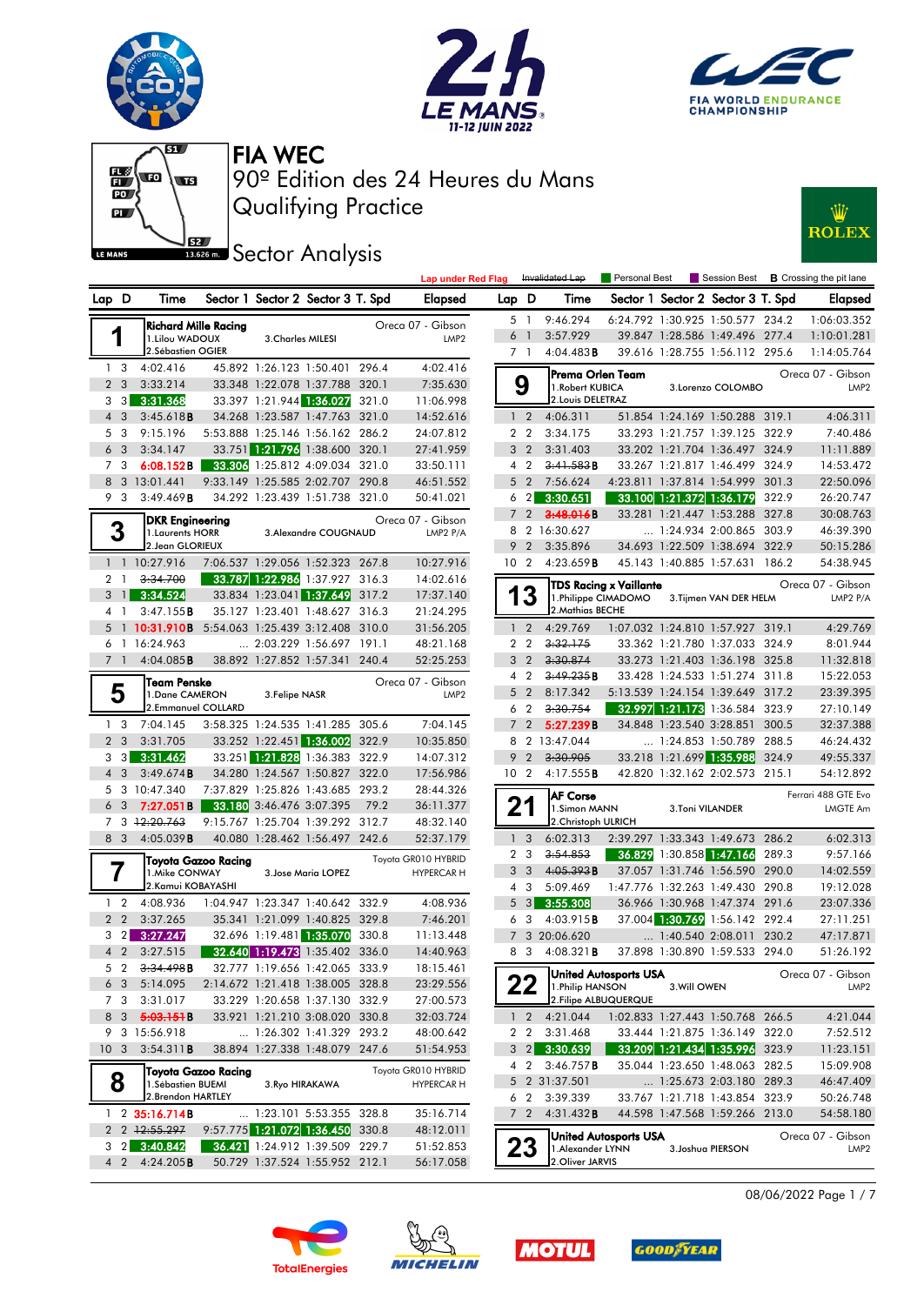











|                  |                   |                                       |                          |                                   |       | <b>Lap under Red Flag</b> |                |                | Invalidated Lap            | Personal Best             |             |                                   |       | Session Best <b>B</b> Crossing the pit lane |
|------------------|-------------------|---------------------------------------|--------------------------|-----------------------------------|-------|---------------------------|----------------|----------------|----------------------------|---------------------------|-------------|-----------------------------------|-------|---------------------------------------------|
| Lap D            |                   | Time                                  |                          | Sector 1 Sector 2 Sector 3 T. Spd |       | Elapsed                   | Lap D          |                | Time                       |                           |             | Sector 1 Sector 2 Sector 3 T. Spd |       | Elapsed                                     |
| $1\quad$         |                   | 7:21.153                              |                          | 4:16.743 1:25.071 1:39.339 315.4  |       | 7:21.153                  |                | 4 3            | $3.39.45 + B$              |                           |             | 33.892 1:22.023 1:43.536 323.9    |       | 14:34.431                                   |
|                  | $2 \mid$          | 3:30.568                              |                          | 33.389 1:21.630 1:35.549 322.0    |       | 10:51.721                 |                |                | 5 3 10:11.903              |                           |             | 7:07.751 1:24.018 1:40.134 307.3  |       | 24:46.334                                   |
| 3 1              |                   | 3:46.227B                             |                          | 36.080 1:24.260 1:45.887 286.2    |       | 14:37.948                 | 6              | 3              | 3:34.870                   |                           |             | 33.723 1:22.203 1:38.944 329.8    |       | 28:21.204                                   |
|                  |                   | 4 1 13:01.856                         |                          | 9:56.703 1:22.754 1:42.399 320.1  |       | 27:39.804                 | $\overline{7}$ | 3              | 7.23.344B                  |                           |             | 33.652 2:26.438 4:23.254 262.6    |       | 35:44.548                                   |
| 5 1              |                   | 6:09.285B                             |                          | 32.928 1:26.675 4:09.682 322.9    |       | 33:49.089                 |                |                | 8 3 13:45.680 <b>B</b>     |                           |             | 1:30.023 1:51.578 283.2           |       | 49:30.228                                   |
|                  |                   | 6 1 13:00.667                         |                          | 9:34.529 1:23.611 2:02.527 320.1  |       | 46:49.756                 |                |                | <b>WRT</b>                 |                           |             |                                   |       | Oreca 07 - Gibson                           |
| 7 <sub>1</sub>   |                   | 3:33.170                              |                          | 33.288 1:21.682 1:38.200 324.9    |       | 50:22.926                 | 31             |                | 1.Sean GELAEL              |                           | 3.René RAST |                                   |       | LMP <sub>2</sub>                            |
| 8                | $\overline{1}$    | 4:28.211B                             |                          | 45.372 1:39.791 2:03.048 208.0    |       | 54:51.137                 |                |                | 2. Robin FRIJNS            |                           |             |                                   |       |                                             |
|                  |                   | 9 3 11:43.449                         |                          | 8:18.047 1:33.654 1:51.748 232.1  |       | 1:06:34.586               |                | $1\quad 2$     | 3:53.041                   |                           |             | 43.001 1:25.176 1:44.864 318.2    |       | 3:53.041                                    |
| 10 <sup>°</sup>  | 3                 | 4:03.705                              |                          | 41.128 1:31.733 1:50.844 244.2    |       | 1:10:38.291               |                | 2 <sub>2</sub> | 3:34.781                   |                           |             | 33.633 1:21.793 1:39.355 322.0    |       | 7:27.822                                    |
| 11 <sub>3</sub>  |                   | 4:01.845                              |                          | 40.086 1:31.241 1:50.518 269.1    |       | 1:14:40.136               | 3              | $\overline{2}$ | 3:29.898                   |                           |             | 33.309 1:21.170 1:35.419          | 324.9 | 10:57.720                                   |
|                  |                   | Nielsen Racing                        |                          |                                   |       | Oreca 07 - Gibson         | $\overline{4}$ | $\overline{2}$ | 4:00.120B                  |                           |             | 35.303 1:30.233 1:54.584 269.1    |       | 14:57.840                                   |
|                  | 24                | 1. Rodrigo SALES                      | 3.Ben HANLEY             |                                   |       | LMP2 P/A                  |                |                | 5 2 13:20.370              |                           |             | 1:22.430 1:36.944 323.9           |       | 28:18.210                                   |
|                  |                   | 2. Matthew BELL                       |                          |                                   |       |                           |                | 6 <sub>2</sub> | 7:24.949B                  |                           |             | 33.226 2:21.692 4:30.031          | 320.1 | 35:43.159                                   |
|                  | 1 <sup>3</sup>    | 4:08.289                              |                          | 51.550 1:25.878 1:50.861 314.5    |       | 4:08.289                  | 7              |                | 2 10:33.691                |                           |             | 7:21.552 1:25.655 1:46.484        | 317.2 | 46:16.850                                   |
| 2 <sub>3</sub>   |                   | 3:34.267                              |                          | 33.755 1:22.273 1:38.239 320.1    |       | 7:42.556                  | 8              | $\overline{2}$ | 3:41.118B                  |                           |             | 33.320 1:23.599 1:44.199          | 323.9 | 49:57.968                                   |
| 3                | 3                 | 3:32.956                              |                          | 33.691 1:22.011 1:37.254 322.0    |       | 11:15.512                 |                |                | 9 2 22:36.895B             |                           |             | 1:33.393 2:02.591 225.8           |       | 1:12:34.863                                 |
| 4                | 3                 | 3:44.585B                             |                          | 34.363 1:23.135 1:47.087 317.2    |       | 15:00.097                 |                |                | Team WRT                   |                           |             |                                   |       | Oreca 07 - Gibson                           |
| 5                | 3                 | 5:41.535                              |                          | 2:22.465 1:24.867 1:54.203 298.0  |       | 20:41.632                 |                | 32             | 1. Rolf INEICHEN           |                           |             | 3. Dries VANTHOOR                 |       | LMP <sub>2</sub>                            |
| 6                | 3                 | 3:45.986                              |                          | 33.723 1:22.041 1:50.222 322.0    |       | 24:27.618                 |                |                | 2. Mirko BORTOLOTTI        |                           |             |                                   |       |                                             |
| $\overline{7}$   | 3                 | 3:40.815B                             |                          | 33.815 1:22.334 1:44.666 320.1    |       | 28:08.433                 |                | $1\quad 2$     | 3:55.345                   |                           |             | 43.483 1:25.611 1:46.251 316.3    |       | 3:55.345                                    |
| 8                |                   | 3 21:09.269                           |                          | $\ldots$ 1:26.133 1:44.994 299.7  |       | 49:17.702                 |                | 2 <sub>2</sub> | 3:40.689B                  |                           |             | 33.573 1:22.326 1:44.790 323.9    |       | 7:36.034                                    |
| 9                | 3                 | 4:06.023B                             |                          | 44.782 1:29.812 1:51.429 219.9    |       | 53:23.725                 | 3              | $\overline{2}$ | 6:53.703                   |                           |             | 3:42.148 1:24.265 1:47.290 317.2  |       | 14:29.737                                   |
|                  |                   | <b>CD Sport</b>                       |                          |                                   |       | Ligier JSP217 - Gibson    | 4              | $\overline{2}$ | 3:31.808                   |                           |             | 33.298 1:22.080 1:36.430          | 321.0 | 18:01.545                                   |
| 27               |                   | 1. Christophe CRESP                   |                          | 3. Steven PALETTE                 |       | LMP2 P/A                  | 5              | 2              | 3:44.648B                  |                           |             | 36.520 1:23.539 1:44.589          | 319.1 | 21:46.193                                   |
|                  |                   | 2. Michael JENSEN                     |                          |                                   |       |                           | 6              |                | 2 24:47.047                |                           |             | 1:25.984 1:58.780 317.2           |       | 46:33.240                                   |
| 1 <sub>3</sub>   |                   | 4:40.050                              |                          | 1:21.424 1:26.726 1:51.900 310.0  |       | 4:40.050                  | $\overline{7}$ | $\overline{2}$ | 3:33.639                   |                           |             | 33.461 1:21.598 1:38.580 322.0    |       | 50:06.879                                   |
| 2 <sub>3</sub>   |                   | 3:40.848                              |                          | 35.109 1:25.405 1:40.334 313.6    |       | 8:20.898                  |                | 8 2            | $4:18.318$ <b>B</b>        |                           |             | 46.373 1:37.770 1:54.175 182.4    |       | 54:25.197                                   |
| 3                | $\lceil 3 \rceil$ | 3:38.136                              | 34.168 1:23.909 1:40.059 |                                   | 315.4 | 11:59.034                 |                |                | TF Sport                   |                           |             |                                   |       | Aston Martin VANTAGE AMR                    |
| $4 \overline{3}$ |                   | 3:49.607B                             |                          | 34.276 1:23.797 1:51.534 315.4    |       | 15:48.641                 |                | 33             | 1.Ben KEATING              |                           |             | 3. Marco SØRENSEN                 |       | LMGTE Am                                    |
| 5 3              |                   | 6:12.678                              |                          | 3:00.765 1:26.506 1:45.407 313.6  |       | 22:01.319                 |                |                | 2. Henrique CHAVES         |                           |             |                                   |       |                                             |
| 6 <sub>3</sub>   |                   | 3:38.643                              |                          | 34.467 1:23.925 1:40.251 315.4    |       | 25:39.962                 |                | 1 <sup>3</sup> | 4:47.634                   |                           |             | 1:08.335 1:34.920 2:04.379 273.2  |       | 4:47.634                                    |
| 7 3              |                   | 3:41.154                              |                          | 34.239 1:23.654 1:43.261 316.3    |       | 29:21.116                 |                | 2 <sub>3</sub> | 3:54.327                   |                           |             | 36.744 1:30.024 1:47.559 295.6    |       | 8:41.961                                    |
| 8                | 3                 | 8:34.354B                             | 41.760 4:18.467 3:34.127 |                                   | 80.7  | 37:55.470                 | 3              | $\mathbf{3}$   | 3:52.749                   |                           |             | 36.534 1:29.703 1:46.512 295.6    |       | 12:34.710                                   |
| 9                | 3                 | 9:10.233                              |                          | 5:46.380 1:27.187 1:56.666 313.6  |       | 47:05.703                 | 4              | 3              | 4:00.794B                  |                           |             | 36.621 1:29.911 1:54.262 295.6    |       | 16:35.504                                   |
| 10 <sub>3</sub>  |                   | 4:04.448B                             |                          | 38.903 1:26.178 1:59.367 316.3    |       | 51:10.151                 | 5              | $\overline{2}$ | 6:36.211                   |                           |             | 3:15.401 1:32.123 1:48.687 292.4  |       | 23:11.715                                   |
|                  |                   | <b>JOTA</b>                           |                          |                                   |       | Oreca 07 - Gibson         | 6              | $\overline{2}$ | 3:57.044                   |                           |             | 36.836 1:30.542 1:49.666 293.2    |       | 27:08.759                                   |
|                  | 28                | 1. Oliver RASMUSSEN<br>2.Edward JONES |                          | 3. Jonathan ABERDEIN              |       | LMP <sub>2</sub>          | $\overline{7}$ | $\overline{2}$ | 5:31.510B                  |                           |             | 37.843 1:30.529 3:23.138 293.2    |       | 32:40.269                                   |
|                  |                   |                                       |                          |                                   |       |                           | 8              |                | 3 14:27.291                |                           |             | 1:33.239 2:02.131                 | 283.9 | 47:07.560                                   |
| 1 <sub>3</sub>   |                   | 4:19.536                              |                          | 1:00.154 1:26.040 1:53.342 300.5  |       | 4:19.536                  | 9              | $\mathbf{3}$   | 4:11.618 <b>B</b>          |                           |             | 41.374 1:31.861 1:58.383 270.4    |       | 51:19.178                                   |
|                  |                   | 2 3 3:32.138                          |                          | 33.207 1:21.847 1:37.084 322.9    |       | 7:51.674                  |                |                |                            | Inter Europol Competition |             |                                   |       | Oreca 07 - Gibson                           |
|                  | 3 3               | $3:42.032$ <b>B</b>                   |                          | 33.254 1:21.474 1:47.304 323.9    |       | 11:33.706                 | 34             |                |                            | 1. Jakub SMIECHOWSKI      |             | 3.Esteban GUTIERREZ               |       | LMP2                                        |
|                  |                   | 4 3 17:21.408                         |                          | 1:25.084 1:59.956 298.0           |       | 28:55.114                 |                |                | 2. Alex BRUNDLE            |                           |             |                                   |       |                                             |
|                  | 5 3               | 7:40.849B                             |                          | 33.478 4:17.669 2:49.702 81.1     |       | 36:35.963                 |                |                | $1 \quad 2 \quad 4:11.900$ |                           |             | 48.790 1:27.571 1:55.539 307.3    |       | 4:11.900                                    |
|                  | 6 <sub>3</sub>    | 9:36.852                              |                          | 6:26.990 1:24.796 1:45.066 316.3  |       | 46:12.815                 |                |                | 2 2 3:34.838               |                           |             | 33.973 1:22.607 1:38.258 319.1    |       | 7:46.738                                    |
|                  | 7 3               | 3:34.036                              |                          | 34.110 1:22.342 1:37.584 320.1    |       | 49:46.851                 | 3              | $\overline{2}$ | 3:33.273                   |                           |             | 33.848 1:22.418 1:37.007 319.1    |       | 11:20.011                                   |
|                  | 8 3               | 4:21.897B                             |                          | 45.264 1:35.575 2:01.058 202.6    |       | 54:08.748                 |                |                | 4 2 3:32.549               |                           |             | 33.543 1:21.779 1:37.227 322.0    |       | 14:52.560                                   |
|                  |                   | <b>Dugueine Team</b>                  |                          |                                   |       | Oreca 07 - Gibson         |                |                | 5 2 3:51.769 <b>B</b>      |                           |             | 35.711 1:24.129 1:51.929 317.2    |       | 18:44.329                                   |
|                  | <b>30</b>         | 1. Richard BRADLEY                    |                          | 3. Reshad DE GERUS                |       | LMP <sub>2</sub>          |                |                | 6 2 7:11.070               |                           |             | 3:56.227 1:25.517 1:49.326 316.3  |       | 25:55.399                                   |
|                  |                   | 2.Guillermo ROJAS                     |                          |                                   |       |                           |                |                | 7 2 4:07.658B              |                           |             | 33.376 1:39.437 1:54.845 322.0    |       | 30:03.057                                   |
| 1 <sub>3</sub>   |                   | 3:49.586                              |                          | 41.708 1:25.442 1:42.436 307.3    |       | 3:49.586                  |                |                | 8 2 16:37.551              |                           |             | 1:26.366 2:06.529 311.8           |       | 46:40.608                                   |
| 2 <sub>3</sub>   |                   | 3:33.394                              |                          | 34.323 1:22.414 1:36.657 321.0    |       | 7:22.980                  |                |                | 9 2 3:39.663               |                           |             | 36.844 1:24.675 1:38.144 317.2    |       | 50:20.271                                   |
|                  | $3 \quad 3$       | 3:32.000                              |                          | 33.895 1:22.054 1:36.051 322.0    |       | 10:54.980                 |                |                | 10 2 4:25.825 <b>B</b>     |                           |             | 44.964 1:40.139 2:00.722 179.7    |       | 54:46.096                                   |

08/06/2022 Page 2 / 7







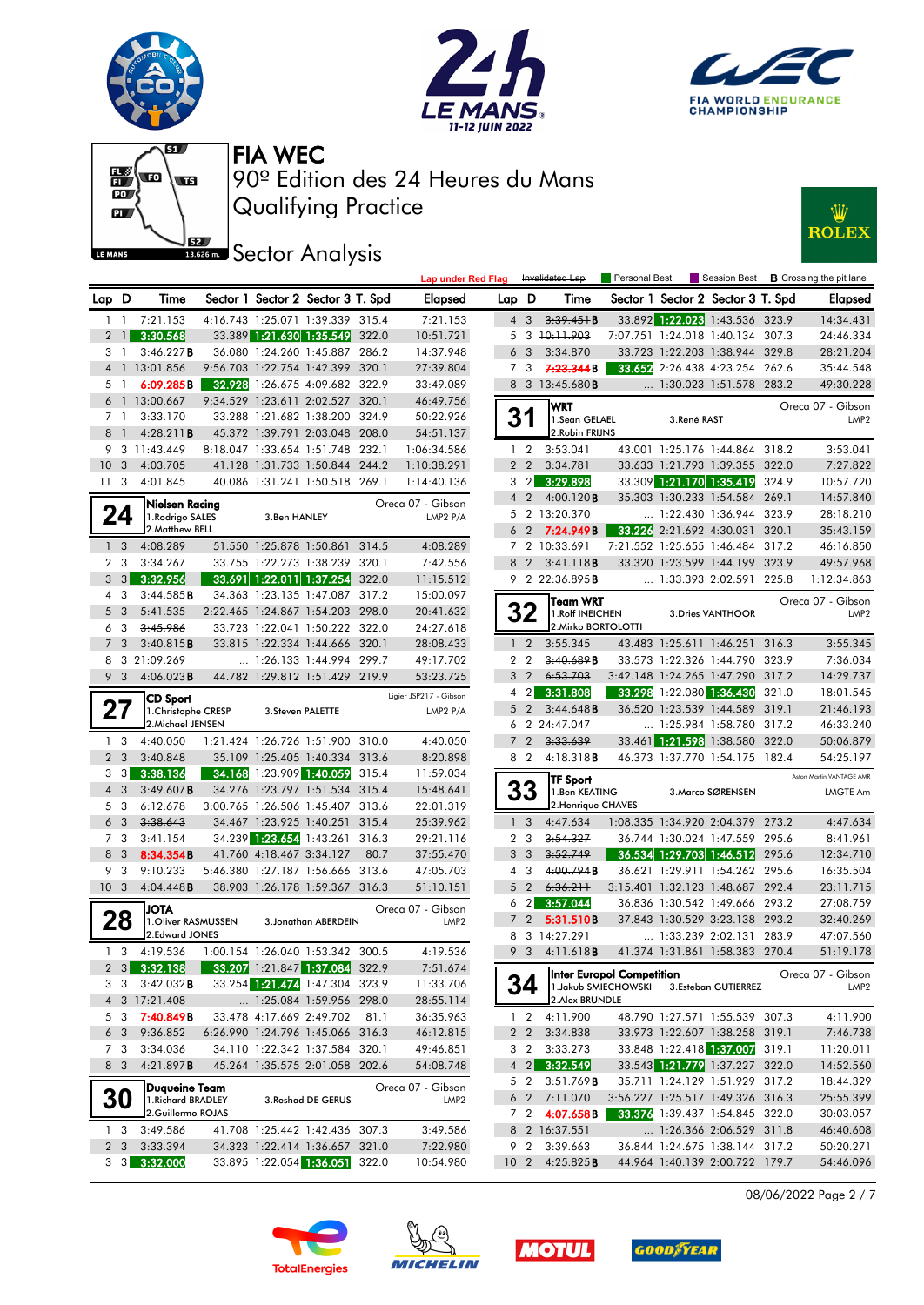







**IS.626m.** Sector Analysis



|                 |                |                        |                           |                          |                                   |       | <b>Lap under Red Flag</b> |                 |                | Invalidated Lap                                        | <b>Personal Best</b>                         |                |                                   |       | Session Best <b>B</b> Crossing the pit lane |
|-----------------|----------------|------------------------|---------------------------|--------------------------|-----------------------------------|-------|---------------------------|-----------------|----------------|--------------------------------------------------------|----------------------------------------------|----------------|-----------------------------------|-------|---------------------------------------------|
| Lap D           |                | Time                   |                           |                          | Sector 1 Sector 2 Sector 3 T. Spd |       | Elapsed                   | Lap D           |                | Time                                                   |                                              |                | Sector 1 Sector 2 Sector 3 T. Spd |       | <b>Elapsed</b>                              |
|                 |                | Ultimate               |                           |                          |                                   |       | Oreca 07 - Gibson         |                 | 5 3            | 3.45.230B                                              |                                              |                | 34.144 1:23.593 1:47.493 322.9    |       | 19:03.523                                   |
|                 | 35             |                        | 1. Jean-Baptiste LAHAYE   |                          | 3. François HERIAU                |       | LMP2 P/A                  |                 |                | 6 3 10:02.499                                          |                                              |                | 6:56.366 1:23.649 1:42.484 318.2  |       | 29:06.022                                   |
|                 |                | 2. Matthieu LAHAYE     |                           |                          |                                   |       |                           |                 | 7 3            | 8:32.079B                                              |                                              |                | 40.353 4:17.399 3:34.327          | 81.0  | 37:38.101                                   |
| $1\quad 2$      |                | 4:14.542               |                           |                          | 49.444 1:27.724 1:57.374 296.4    |       | 4:14.542                  | 8               | $\overline{3}$ | 9:22.263                                               |                                              |                | 6:00.271 1:25.908 1:56.084 306.5  |       | 47:00.364                                   |
|                 | $2 \quad 2$    | 3:33.463               |                           |                          | 34.011 1:22.150 1:37.302 320.1    |       | 7:48.005                  | 9               | $\mathbf{3}$   | $3:48.567$ B                                           |                                              |                | 34.529 1:23.085 1:50.953 320.1    |       | 50:48.931                                   |
| 3 <sub>2</sub>  |                | 3:33.653               |                           |                          | 34.056 1:22.197 1:37.400 322.9    |       | 11:21.658                 |                 |                | Realteam by WRT                                        |                                              |                |                                   |       | Oreca 07 - Gibson                           |
| 4 <sup>2</sup>  |                | 3:44.419B              |                           |                          | 34.962 1:22.682 1:46.775 320.1    |       | 15:06.077                 | 41              |                | 1.Rui ANDRADE                                          |                                              |                | 3. Norman NATO                    |       | LMP <sub>2</sub>                            |
| 5 2             |                | 8:16.272               |                           |                          | 4:50.638 1:29.284 1:56.350 316.3  |       | 23:22.349                 |                 |                |                                                        | 2. Ferdinand HABSBURG                        |                |                                   |       |                                             |
| 6 <sub>2</sub>  |                | 3:41.375               |                           |                          | 34.043 1:23.338 1:43.994 324.9    |       | 27:03.724                 |                 | 1 <sup>3</sup> | 3:59.469                                               |                                              |                | 44.239 1:26.072 1:49.158 303.0    |       | 3:59.469                                    |
| 7 <sub>2</sub>  |                | 5:03.781B              |                           |                          | 33.727 1:22.324 3:07.730 322.0    |       | 32:07.505                 |                 | 2 <sub>3</sub> | 3:39.168                                               |                                              |                | 33.421 1:21.707 1:44.040 322.0    |       | 7:38.637                                    |
|                 |                | 8 2 17:20.645 <b>B</b> |                           |                          | $\ldots$ 1:25.601 1:52.273 315.4  |       | 49:28.150                 |                 | $3 \quad 3$    | 3:30.440                                               |                                              |                | 33.094 1:21.497 1:35.849 321.0    |       | 11:09.077                                   |
|                 |                | Alpine ELF Team        |                           |                          |                                   |       | Alpine A480 - Gibson      | $\overline{4}$  | 3              | $4:35.334$ <b>B</b>                                    |                                              |                | 39.665 1:51.142 2:04.527 191.5    |       | 15:44.411                                   |
|                 | 36             | 1.André NEGRÃO         |                           |                          | 3. Matthieu VAXIVIERE             |       | <b>HYPERCAR</b>           | 5               |                | 3 13:18.848                                            |                                              |                | 9:46.940 1:31.363 2:00.545 314.5  |       | 29:03.259                                   |
|                 |                | 2. Nicolas LAPIERRE    |                           |                          |                                   |       |                           | 6               | 3              | 7:36.917B                                              |                                              |                | 35.309 4:19.639 2:41.969          | 80.4  | 36:40.176                                   |
| $1\quad 2$      |                | 4:25.625               |                           |                          | 1:14.439 1:26.759 1:44.427 304.7  |       | 4:25.625                  |                 | 7 <sub>3</sub> | 9:46.946                                               |                                              |                | 6:30.098 1:24.894 1:51.954 317.2  |       | 46:27.122                                   |
| 2 <sub>2</sub>  |                | 3:32.634               |                           |                          | 33.864 1:21.397 1:37.373 323.9    |       | 7:58.259                  | 8               | -3             | 3:45.579B                                              |                                              |                | 33.092 1:22.441 1:50.046 322.0    |       | 50:12.701                                   |
| 3 <sub>2</sub>  |                | 3:30.563               |                           |                          | 33.330 1:21.261 1:35.972 322.9    |       | 11:28.822                 |                 |                | 9 3 24:31.908B                                         |                                              |                | 1:38.726 2:04.136 226.8           |       | 1:14:44.609                                 |
| 4 <sup>2</sup>  |                | 3:41.996B              |                           |                          | 33.446 1:21.438 1:47.112 325.8    |       | 15:10.818                 |                 |                |                                                        | Inter Europol Competition                    |                |                                   |       | Oreca 07 - Gibson                           |
| 5 <sub>2</sub>  |                | 6:33.520               |                           |                          | 3:33.259 1:22.206 1:38.055 325.8  |       | 21:44.338                 |                 | 43             |                                                        | 1. David HEINEMEIER-HANS3. Pietro FITTIPALDI |                |                                   |       | LMP <sub>2</sub>                            |
|                 | $6\quad2$      | 3:29.656               |                           |                          | 33.038 1:20.805 1:35.813 324.9    |       | 25:13.994                 |                 |                | 2. Fabio SCHERER                                       |                                              |                |                                   |       |                                             |
| 7 <sub>2</sub>  |                | 3:33.411               |                           |                          | 33.343 1:21.135 1:38.933 323.9    |       | 28:47.405                 |                 | $1\quad 2$     | 4:16.509                                               |                                              |                | 56.392 1:27.766 1:52.351          | 298.8 | 4:16.509                                    |
| 8 2             |                | 7:46.826B              |                           | 33.241 4:00.809 3:12.776 |                                   | 80.4  | 36:34.231                 |                 | 2 <sub>2</sub> | 3:33.092                                               |                                              |                | 33.828 1:22.007 1:37.257          | 323.9 | 7:49.601                                    |
|                 |                | 9 2 10:29.319          |                           |                          | 7:00.562 1:25.924 2:02.833 262.6  |       | 47:03.550                 |                 | 3 2            | 3:32.574                                               |                                              |                | 33.583 1:21.726 1:37.265 325.8    |       | 11:22.175                                   |
| 10 <sub>2</sub> |                | $4:07.646$ B           |                           |                          | 46.521 1:29.035 1:52.090 187.5    |       | 51:11.196                 | $\overline{4}$  | $2\vert$       | 3:38.491                                               |                                              |                | 34.803 1:23.560 1:40.128 320.1    |       | 15:00.666                                   |
|                 |                | <b>COOL Racing</b>     |                           |                          |                                   |       | Oreca 07 - Gibson         |                 | 5 2            | 3.39.977B                                              |                                              |                | 33.647 1:22.637 1:43.693 325.8    |       | 18:40.643                                   |
| 37              |                | 1.Yifei YE             |                           |                          | 3. Niklas KRUETTEN                |       | LMP <sub>2</sub>          |                 | 6 <sub>2</sub> | 8:19.071                                               |                                              |                | 5:12.523 1:23.218 1:43.330 323.9  |       | 26:59.714                                   |
|                 |                | 2. Ricky TAYLOR        |                           |                          |                                   |       |                           |                 | 7 <sub>2</sub> | 5:05.236B                                              |                                              |                | 33.517 1:22.055 3:09.664 323.9    |       | 32:04.950                                   |
| $1\quad$        |                | 4:34.560               |                           |                          | 1:08.604 1:27.645 1:58.311 279.5  |       | 4:34.560                  |                 |                | 8 2 14:59.808                                          |                                              |                | 1:25.829 1:53.964 304.7           |       | 47:04.758                                   |
| 2 <sub>1</sub>  |                | 3:32.228               |                           | 33.640 1:22.063 1:36.525 |                                   | 320.1 | 8:06.788                  | 9               | $\overline{2}$ | 3:39.723                                               |                                              |                | 35.663 1:22.646 1:41.414 320.1    |       | 50:44.481                                   |
| 31              |                | 3:34.582               |                           |                          | 33.491 1:21.857 1:39.234 322.9    |       | 11:41.370                 | 10 <sub>2</sub> |                | 4:28.259B                                              |                                              |                | 45.382 1:38.359 2:04.518 217.2    |       | 55:12.740                                   |
| 4 1             |                | 3:42.302B              |                           |                          | 33.445 1:21.777 1:47.080 321.0    |       | 15:23.672                 |                 |                | <b>ARC Bratislava</b>                                  |                                              |                |                                   |       | Oreca 07 - Gibson                           |
|                 |                | 5 1 31:32.551          |                           |                          | 1:25.907 2:13.509 294.0           |       | 46:56.223                 |                 | 44             | 1. Miroslav KONOPKA                                    |                                              |                | 3.Tristan VAUTIER                 |       | LMP2 P/A                                    |
|                 | 6 <sub>1</sub> | 3:32.008               |                           |                          | 33.576 1:21.620 1:36.812 322.0    |       | 50:28.231                 |                 |                | 2. Bent VISCAAL                                        |                                              |                |                                   |       |                                             |
| 7 1             |                | 4:34.106B              |                           |                          | 47.666 1:45.351 2:01.089 176.5    |       | 55:02.337                 |                 | $1\quad 2$     | 5:50.828                                               |                                              |                | 2:44.386 1:26.758 1:39.684 299.7  |       | 5:50.828                                    |
|                 |                | ATOL                   |                           |                          |                                   |       | Oreca 07 - Gibson         |                 | 2 <sub>2</sub> | 3:35.211                                               |                                              |                | 33.637 1:22.190 1:39.384 322.9    |       | 9:26.039                                    |
|                 | 38             | 1. Roberto GONZALEZ    |                           |                          | 3. William STEVENS                |       | LMP <sub>2</sub>          |                 | 3 <sub>2</sub> | 3:36.145                                               |                                              |                | 34.027 1:23.373 1:38.745 318.2    |       | 13:02.184                                   |
|                 |                |                        | 2. Antonio FELIX DA COSTA |                          |                                   |       |                           | $\overline{4}$  |                | 2 3:33.480                                             |                                              |                | 33.741 1:22.204 1:37.535 320.1    |       | 16:35.664                                   |
| 1 <sub>2</sub>  |                | 4:25.133               |                           |                          | 1:00.799 1:26.885 1:57.449 309.1  |       | 4:25.133                  |                 | 5 <sub>2</sub> | 3:47.411B                                              |                                              |                | 33.873 1:25.202 1:48.336 315.4    |       | 20:23.075                                   |
| 2 <sub>2</sub>  |                | 3.32.287               |                           |                          | 33.391 1:21.636 1:37.260 322.0    |       | 7:57.420                  |                 | 6 <sub>3</sub> | 6:21.013                                               |                                              |                | 3:14.430 1:23.416 1:43.167 316.3  |       | 26:44.088                                   |
|                 |                | $3\quad 2$ 3:30.124    |                           |                          | 33.169 1:21.483 1:35.472 322.9    |       | 11:27.544                 |                 | 7 3            | 4:16.827B                                              |                                              |                | 33.787 1:22.053 2:20.987 319.1    |       | 31:00.915                                   |
|                 |                | 4 2 3:45.339 B         |                           |                          | 33.896 1:23.725 1:47.718 303.9    |       | 15:12.883                 |                 |                | 8 3 16:43.626 <b>B</b>                                 |                                              |                | $\ldots$ 1:25.153 1:48.173 312.7  |       | 47:44.541                                   |
|                 |                | 5 2 13:47.484          |                           |                          | 1:27.842 1:59.144 308.2           |       | 29:00.367                 |                 |                | 9 3 6:15.630 <b>B</b> 2:29.145 1:39.676 2:06.809 204.9 |                                              |                |                                   |       | 54:00.171                                   |
|                 | 62             | 7.36.858B              |                           |                          | 36.097 4:17.139 2:43.622 81.2     |       | 36:37.225                 |                 |                | Team Project 1                                         |                                              |                |                                   |       | Porsche 911 RSR - 19                        |
|                 | $7\quad2$      | 9:44.555               |                           |                          | 6:29.334 1:26.467 1:48.754 303.9  |       | 46:21.780                 |                 | 46             | 1. Matteo CAIROLI                                      |                                              |                | 3. Nicolas LEUTWILER              |       | <b>LMGTE Am</b>                             |
| 8 2             |                | 3:30.158               |                           |                          | 33.047 1:21.445 1:35.666 324.9    |       | 49:51.938                 |                 |                | 2. Mikkel PEDERSEN                                     |                                              |                |                                   |       |                                             |
|                 |                | 9 2 4:18.859B          |                           |                          | 43.189 1:26.591 2:09.079 245.3    |       | 54:10.797                 |                 |                | $1 \quad 1 \quad 16:22.153$                            |                                              |                | $\ldots$ 1:31.129 1:47.927 295.6  |       | 16:22.153                                   |
|                 |                | Graff Racing           |                           |                          |                                   |       | Oreca 07 - Gibson         |                 |                | 2 1 3:54.533                                           |                                              |                | 36.488 1:29.144 1:48.901 297.2    |       | 20:16.686                                   |
|                 | 39             | 1. Eric TROUILLET      |                           | 3. David DROUX           |                                   |       | LMP2 P/A                  |                 | 3 1            | $3:58.337$ <b>B</b>                                    |                                              |                | 36.894 1:29.428 1:52.015 300.5    |       | 24:15.023                                   |
|                 |                | 2. Sébastien PAGE      |                           |                          |                                   |       |                           |                 |                | 4 1 26:05.962 <b>B</b>                                 |                                              |                | 1:30.792 2:02.981 295.6           |       | 50:20.985                                   |
| 13              |                | 4:36.657               |                           |                          | 1:19.868 1:25.683 1:51.106 318.2  |       | 4:36.657                  |                 |                | <b>Algarve Pro Racing</b>                              |                                              |                |                                   |       | Oreca 07 - Gibson                           |
| 2 <sub>3</sub>  |                | 3:34.260               |                           |                          | 33.986 1:22.558 1:37.716 320.1    |       | 8:10.917                  | 47              |                | 1.Sophia FLOERSCH                                      |                                              | 3. Jack AITKEN |                                   |       | LMP2 P/A                                    |
|                 | 3 3            | 3:33.893               |                           |                          | 33.676 1:23.014 1:37.203 321.0    |       | 11:44.810                 |                 |                | 2.John FALB                                            |                                              |                |                                   |       |                                             |
|                 |                | 4 3 3:33.483           |                           |                          | 33.806 1:22.548 1:37.129 320.1    |       | 15:18.293                 |                 |                | $1 \quad 3 \quad 7:32.237$                             |                                              |                | 4:26.197 1:24.136 1:41.904 317.2  |       | 7:32.237                                    |
|                 |                |                        |                           |                          |                                   |       |                           |                 |                |                                                        |                                              |                |                                   |       |                                             |

08/06/2022 Page 3 / 7







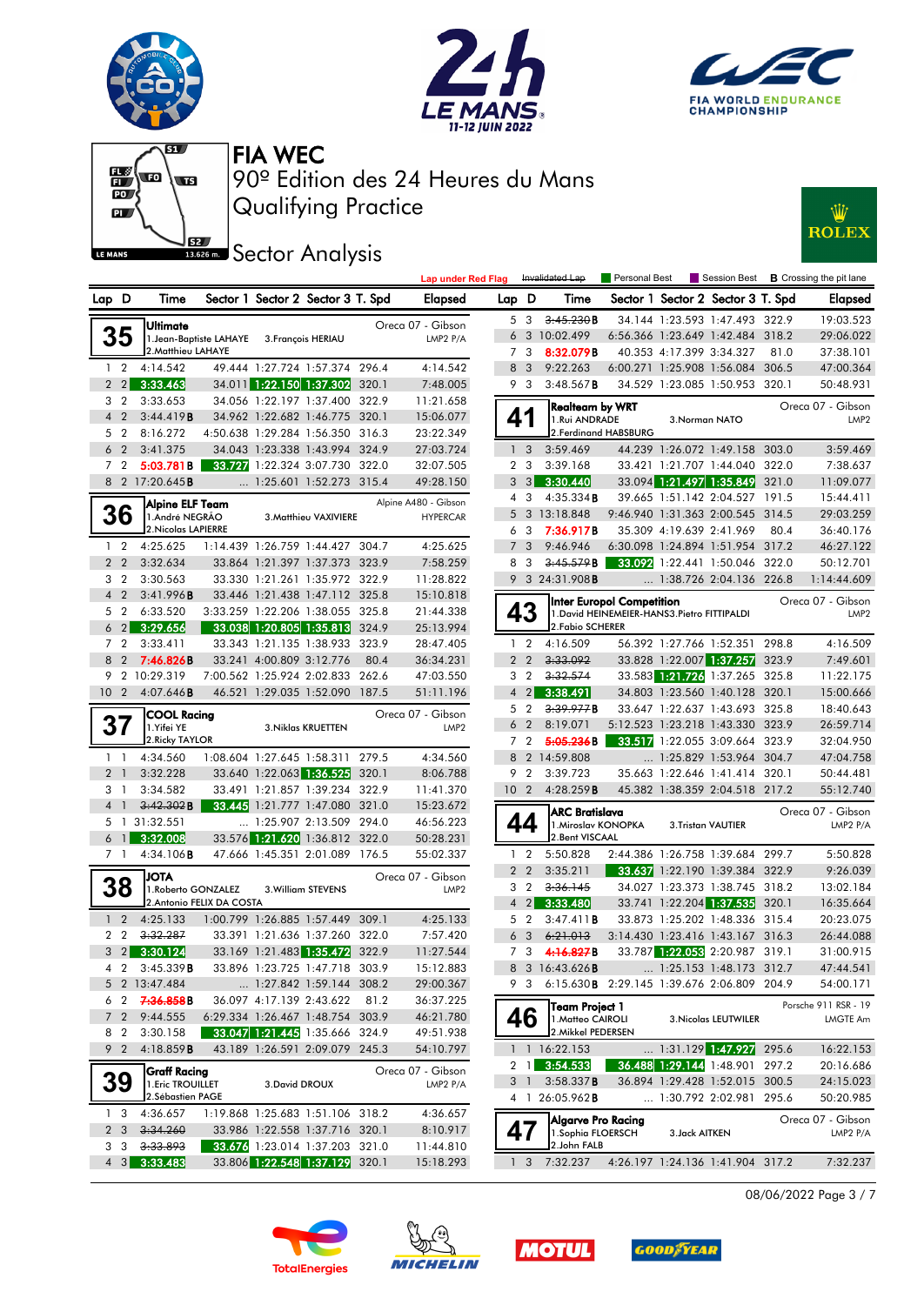











|                |                |                                                |                                          |                  |                                   | <b>Lap under Red Flag</b> |          |                | Invalidated Lap            | Personal Best          |                  |                                   | Session Best <b>B</b> Crossing the pit lane |
|----------------|----------------|------------------------------------------------|------------------------------------------|------------------|-----------------------------------|---------------------------|----------|----------------|----------------------------|------------------------|------------------|-----------------------------------|---------------------------------------------|
| Lap D          |                | Time                                           |                                          |                  | Sector 1 Sector 2 Sector 3 T. Spd | <b>Elapsed</b>            | Lap D    |                | Time                       |                        |                  | Sector 1 Sector 2 Sector 3 T. Spd | <b>Elapsed</b>                              |
|                | 2 3            | 3:31.396                                       |                                          |                  | 33.366 1:21.880 1:36.150 320.1    | 11:03.633                 |          |                | Spirit of Race             |                        |                  |                                   | Ferrari 488 GTE Evo                         |
|                | 3 3            | 3:40.106B                                      |                                          |                  | 33.582 1:22.136 1:44.388 321.0    | 14:43.739                 |          | 55             | 1. Duncan CAMERON          |                        | 3. David PEREL   |                                   | <b>LMGTE Am</b>                             |
|                |                | 4 3 13:03.736                                  |                                          |                  | 1:24.979 1:38.654 311.8           | 27:47.475                 |          |                | 2. Matthew GRIFFIN         |                        |                  |                                   |                                             |
|                | 5 <sub>3</sub> | 6:04.239B                                      |                                          |                  | 33.225 1:22.189 4:08.825 320.1    | 33:51.714                 |          | $1\quad 2$     | 5:36.228                   |                        |                  | 2:06.303 1:35.253 1:54.672 294.8  | 5:36.228                                    |
|                |                | 6 3 13:10.614                                  |                                          |                  | 9:45.942 1:27.402 1:57.270 299.7  | 47:02.328                 |          | 2 2            | 3:55.471                   |                        |                  | 36.883 1:30.706 1:47.882 297.2    | 9:31.699                                    |
|                | 73             | 3:36.371                                       |                                          |                  | 36.586 1:22.566 1:37.219 319.1    | 50:38.699                 |          | 3 <sub>2</sub> | 3.57.099                   |                        |                  | 36.792 1:31.895 1:48.412 294.0    | 13:28.798                                   |
|                | 8 3            | 4:08.688B                                      |                                          |                  | 42.350 1:31.917 1:54.421 208.4    | 54:47.387                 |          |                | 4 2 3:55.617               |                        |                  | 36.876 1:30.819 1:47.922 293.2    | 17:24.415                                   |
|                |                | <b>IDEC Sport</b>                              |                                          |                  |                                   | Oreca 07 - Gibson         |          | $5\quad2$      | 4:03.146B                  |                        |                  | 36.804 1:30.769 1:55.573 292.4    | 21:27.561                                   |
|                | 48             | 1. Paul LAFARGUE                               |                                          | 3. Patrick PILET |                                   | LMP <sub>2</sub>          |          |                | 6 2 5:53.450               |                        |                  | 2:32.162 1:31.452 1:49.836 293.2  | 27:21.011                                   |
|                |                | 2. Paul Loup CHATIN                            |                                          |                  |                                   |                           |          |                | 7 2 6:24.611B              |                        |                  | 36.704 1:33.410 4:14.497 293.2    | 33:45.622                                   |
|                | $1\quad 2$     | 4:28.290                                       |                                          |                  | 1:03.510 1:27.725 1:57.055 270.4  | 4:28.290                  |          |                | 8 2 14:14.098              |                        |                  | 1:39.051 1:57.716 291.6           | 47:59.720                                   |
|                | 2 2            | 3:32.920                                       |                                          |                  | 33.588 1:22.103 1:37.229 321.0    | 8:01.210                  |          | 9 2            | 4:33.082B                  |                        |                  | 42.681 1:39.346 2:11.055 180.0    | 52:32.802                                   |
|                | $3 \quad 2$    | 3:32.285                                       |                                          |                  | 33.195 1:21.954 1:37.136 320.1    | 11:33.495                 |          |                | Team Project 1             |                        |                  |                                   | Porsche 911 RSR - 19                        |
|                | 4 2            | 3,49,424B                                      |                                          |                  | 34.605 1:24.909 1:49.910 319.1    | 15:22.919                 |          | 56             | 1. Brendan IRIBE           |                        |                  | 3.Ben BARNICOAT                   | <b>LMGTE Am</b>                             |
|                | 5 <sub>2</sub> | 9:26.892                                       |                                          |                  | 5:45.253 1:34.489 2:07.150 265.1  | 24:49.811                 |          |                | 2. Oliver MILLROY          |                        |                  |                                   |                                             |
|                | 6 2            | 3:33.718                                       |                                          |                  | 33.265 1:21.375 1:39.078 323.9    | 28:23.529                 |          | 1 <sup>3</sup> | 9:14.523                   |                        |                  | 5:47.907 1:33.458 1:53.158 271.1  | 9:14.523                                    |
|                |                | 7 2 <del>7:28.194</del> B                      |                                          |                  | 33.185 2:50.770 4:04.239 323.9    | 35:51.723                 |          | 2 <sub>3</sub> | 3:56.437                   |                        |                  | 37.191 1:30.767 1:48.479 294.0    | 13:10.960                                   |
|                |                | 8 2 10:52.881                                  |                                          |                  | 7:24.609 1:25.403 2:02.869 308.2  | 46:44.604                 |          | 3 3            | $4:03.478$ B               |                        |                  | 37.219 1:30.765 1:55.494 294.0    | 17:14.438                                   |
|                | 9 2            | 3:53.901B                                      |                                          |                  | 34.427 1:26.780 1:52.694 310.0    | 50:38.505                 |          | $4 \quad 3$    | 6:55.151                   |                        |                  | 3:35.826 1:31.055 1:48.270 291.6  | 24:09.589                                   |
|                |                | <b>AF Corse</b>                                |                                          |                  |                                   | Ferrari 488 GTE Evo       |          | 5 3            | 3:58.911                   |                        |                  | 36.432 1:31.721 1:50.758 293.2    | 28:08.500                                   |
| 51             |                |                                                | 1. Alessandro PIER GUIDI 3. Daniel SERRA |                  |                                   | LMGTE Pro                 |          | 6 3            | 7:08.741 B                 |                        |                  | 36.537 2:18.134 4:14.070 278.1    | 35:17.241                                   |
|                |                | 2. James CALADO                                |                                          |                  |                                   |                           |          |                | 7 3 11:56.101              |                        |                  | 8:19.472 1:32.712 2:03.917 287.7  | 47:13.342                                   |
|                | $1\quad 2$     | 8:00.294                                       |                                          |                  | 4:24.921 1:35.099 2:00.274 274.6  | 8:00.294                  | 8        |                | $3 \quad 3:54.510$         |                        |                  | 37.860 1:30.296 1:46.354 295.6    | 51:07.852                                   |
| 2 <sub>2</sub> |                | 4:02.891                                       |                                          |                  | 38.305 1:30.735 1:53.851 291.6    | 12:03.185                 |          | 9 3            | 4:40.399B                  |                        |                  | 48.327 1:46.659 2:05.413 212.5    | 55:48.251                                   |
|                | 3 2            | 3:51.806                                       |                                          |                  | 36.621 1:29.157 1:46.028 298.8    | 15:54.991                 |          |                | Kessel Racing              |                        |                  |                                   | Ferrari 488 GTE Evo                         |
|                | $4\quad2$      | 3:57.612                                       |                                          |                  | 37.600 1:30.712 1:49.300 294.0    | 19:52.603                 | 57       |                | 1.Takeshi KIMURA           |                        | 3. Mikkel JENSEN |                                   | <b>LMGTE Am</b>                             |
|                | $5\quad2$      | 3:51.502                                       |                                          |                  | 36.396 1:28.674 1:46.432 299.7    | 23:44.105                 |          |                |                            | 2. Frederik SCHANDORFF |                  |                                   |                                             |
|                | 6 2            | 4:04.289B                                      |                                          |                  | 37.465 1:30.516 1:56.308 274.6    | 27:48.394                 |          | 1 <sup>3</sup> | 4:59.537                   |                        |                  | 1:26.222 1:33.043 2:00.272 287.7  | 4:59.537                                    |
|                |                | 7 3 20:31.346 <b>B</b>                         |                                          |                  | 1:31.251 2:06.325 296.4           | 48:19.740                 |          | 2 3            | 3:54.653                   |                        |                  | 36.927 1:30.574 1:47.152 292.4    | 8:54.190                                    |
|                |                | <b>AF Corse</b>                                |                                          |                  |                                   | Ferrari 488 GTE Evo       |          | 3 <sub>3</sub> | 3:54.243                   |                        |                  | 36.640 1:30.394 1:47.209 291.6    | 12:48.433                                   |
|                | 52             | 1. Miguel MOLINA                               |                                          | 3. Davide RIGON  |                                   | <b>LMGTE Pro</b>          |          | 4 3            | 4:04.467B                  |                        |                  | 36.915 1:31.606 1:55.946 291.6    | 16:52.900                                   |
|                |                | 2. Antonio FUOCO                               |                                          |                  |                                   |                           |          | 5 <sub>3</sub> | 5:29.531                   |                        |                  | 1:56.143 1:31.909 2:01.479 292.4  | 22:22.431                                   |
|                | $1\quad2$      | 5:35.324                                       |                                          |                  | 2:00.313 1:38.572 1:56.439 293.2  | 5:35.324                  |          |                | $6\quad 3$ 3:53.489        |                        |                  | 36.650 1:30.002 1:46.837 293.2    | 26:15.920                                   |
|                | 2 <sub>2</sub> | 3:51.938                                       |                                          |                  | 36.683 1:29.260 1:45.995 299.7    | 9:27.262                  |          | 7 <sub>3</sub> | 4:31.080B                  |                        |                  | 36.674 1:29.838 2:24.568 295.6    | 30:47.000                                   |
|                | 3 <sup>2</sup> | 3:51.420                                       |                                          |                  | 36.663 1:28.467 1:46.290 302.2    | 13:18.682                 |          |                | 8 3 16:45.489              |                        |                  | $\ldots$ 1:33.405 1:56.107 289.3  | 47:32.489                                   |
|                | 4 2            | 3:52.562                                       |                                          |                  | 36.960 1:29.343 1:46.259 298.8    | 17:11.244                 |          |                | 9 3 4:24.652 <b>B</b>      |                        |                  | 48.205 1:36.874 1:59.573 202.2    | 51:57.141                                   |
|                | $5 \quad 2$    | 3:51.614                                       |                                          |                  | 36.517 1:28.725 1:46.372 298.8    | 21:02.858                 |          |                | Inception Racing           |                        |                  |                                   | Ferrari 488 GTE Evo                         |
|                | 6 2            | $4:07.362$ <b>B</b>                            |                                          |                  | 37.876 1:32.105 1:57.381 291.6    | 25:10.220                 |          | 59             | 1. Alexander WEST          |                        | 3. Marvin KLEIN  |                                   | <b>LMGTE Am</b>                             |
|                |                | 7 2 6:55.576B 2:14.800 1:31.966 3:08.810 297.2 |                                          |                  |                                   | 32:05.796                 |          |                | 2. Côme LEDOGAR            |                        |                  |                                   |                                             |
|                |                | 8 1 15:54.701                                  |                                          |                  | 1:32.551 1:54.347 288.5           | 48:00.497                 |          |                | 1 2 4:39.510               |                        |                  | 59.659 1:35.883 2:03.968 282.5    | 4:39.510                                    |
|                |                | 9 1 4:34.400 <b>B</b>                          |                                          |                  | 44.203 1:39.348 2:10.849 193.5    | 52:34.897                 |          |                | 2 2 4:04.001               |                        |                  | 37.888 1:31.760 1:54.353 287.7    | 8:43.511                                    |
|                |                | <b>AF Corse</b>                                |                                          |                  |                                   | Ferrari 488 GTE Evo       |          |                | 3 2 4:03.277 <b>B</b>      |                        |                  | 37.455 1:31.087 1:54.735 294.8    | 12:46.788                                   |
|                | 54             | 1. Thomas FLOHR                                |                                          | 3. Nick CASSIDY  |                                   | LMGTE Am                  |          |                | 4 2 5:12.988               |                        |                  | 1:41.177 1:35.023 1:56.788 257.0  | 17:59.776                                   |
|                |                | 2. Francesco CASTELLACCI                       |                                          |                  |                                   |                           |          |                | 5 2 4:05.063               |                        |                  | 38.492 1:32.470 1:54.101 291.6    | 22:04.839                                   |
|                | 13             | 4:50.179                                       |                                          |                  | 1:08.022 1:34.398 2:07.759 289.3  | 4:50.179                  |          |                | $6\quad 2$ 3:55.162        |                        |                  | 37.044 1:30.762 1:47.356 292.4    | 26:00.001                                   |
|                |                | $2 \quad 3 \quad 3:53.887$                     |                                          |                  | 36.913 1:30.028 1:46.946 296.4    | 8:44.066                  |          |                | 7 2 4 <del>:09.920</del> B |                        |                  | 36.859 1:30.604 2:02.457 291.6    | 30:09.921                                   |
|                |                | 3 3 3:54.270                                   |                                          |                  | 37.229 1:29.892 1:47.149 295.6    | 12:38.336                 |          |                | 8 2 18:58.758              |                        |                  | 1:33.348 1:50.206 285.4           | 49:08.679                                   |
|                |                | 4 3 3:53.690                                   |                                          |                  | 36.731 1:29.890 1:47.069 294.8    | 16:32.026                 |          | 92             | 4:42.842B                  |                        |                  | 42.878 1:38.233 2:21.731 200.0    | 53:51.521                                   |
|                | 5 3            | 4:05.928B                                      |                                          |                  | 37.155 1:31.649 1:57.124 295.6    | 20:37.954                 |          |                | Iron Lynx                  |                        |                  |                                   | Ferrari 488 GTE Evo                         |
|                | 6 <sub>3</sub> | 7:36.794                                       |                                          |                  | 4:12.084 1:32.656 1:52.054 292.4  | 28:14.748                 |          | 60             |                            | 1. Claudio SCHIAVONI   |                  | 3.Raffaele GIAMMARIA              | <b>LMGTE Am</b>                             |
|                |                | 7 3 7:34.460B                                  |                                          |                  | 36.536 2:38.275 4:19.649 266.5    | 35:49.208                 |          |                | 2.Alessandro BALZAN        |                        |                  |                                   |                                             |
|                |                | 8 3 11:27.054                                  |                                          |                  | 7:41.325 1:36.940 2:08.789 240.9  | 47:16.262                 | $1\quad$ |                | 5:42.337                   |                        |                  | 2:01.958 1:38.989 2:01.390 286.9  | 5:42.337                                    |
|                |                | 9 3 4:06.126 <b>B</b>                          |                                          |                  | 37.766 1:30.623 1:57.737 296.4    | 51:22.388                 |          |                | 2 1 4:05.633               |                        |                  | 38.707 1:33.480 1:53.446 291.6    | 9:47.970                                    |

08/06/2022 Page 4 / 7







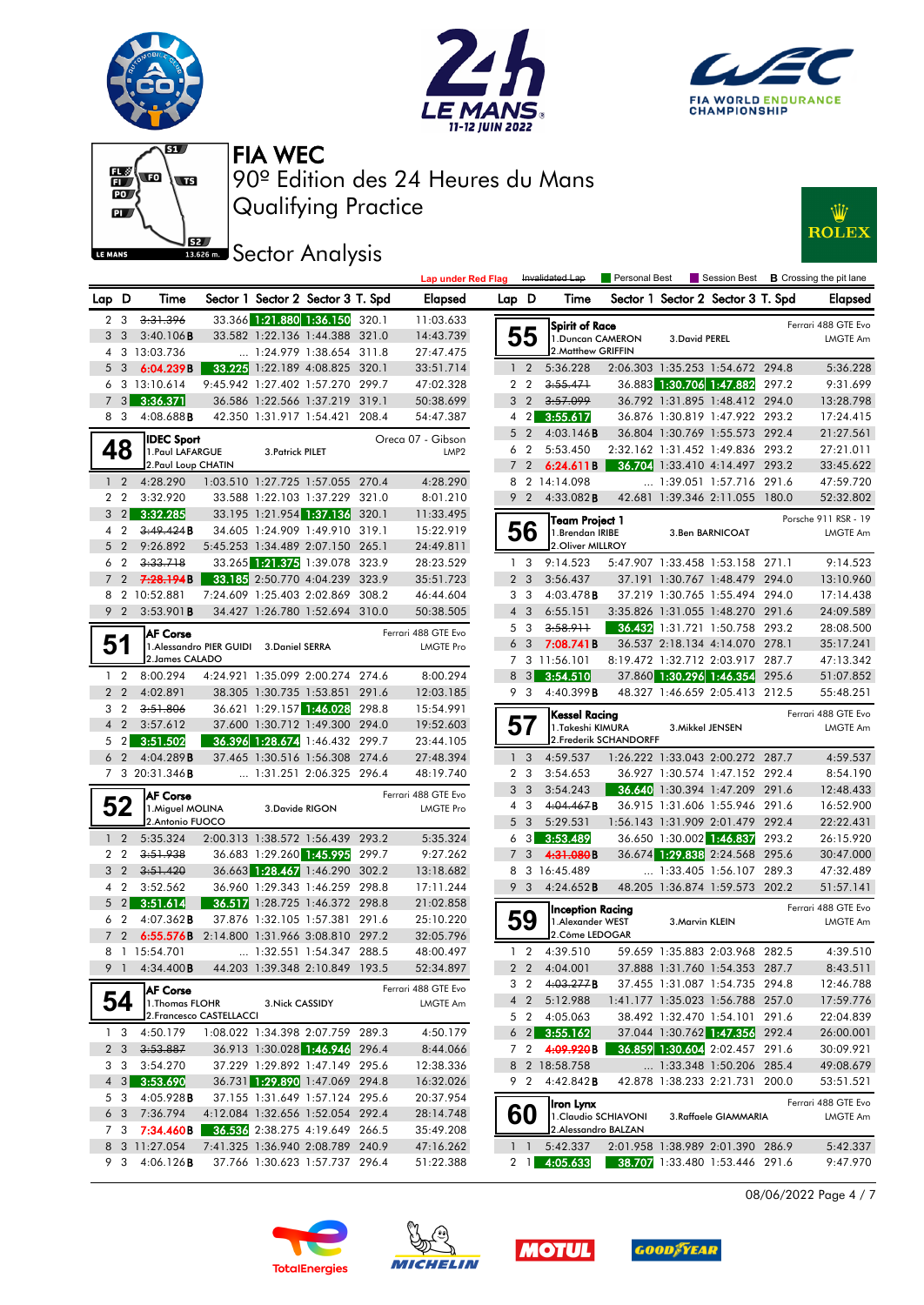











|       |                               |                                      |                          |                                                            |       | <b>Lap under Red Flag</b> |                |                 | Invalidated Lap                            | Personal Best                         |                                                            |       | Session Best <b>B</b> Crossing the pit lane |
|-------|-------------------------------|--------------------------------------|--------------------------|------------------------------------------------------------|-------|---------------------------|----------------|-----------------|--------------------------------------------|---------------------------------------|------------------------------------------------------------|-------|---------------------------------------------|
| Lap D |                               | Time                                 |                          | Sector 1 Sector 2 Sector 3 T. Spd                          |       | <b>Elapsed</b>            | Lap D          |                 | Time                                       |                                       | Sector 1 Sector 2 Sector 3 T. Spd                          |       | <b>Elapsed</b>                              |
|       | 3 <sup>1</sup>                | 4:05.345                             |                          | 38.813 1:33.418 1:53.114 288.5                             |       | 13:53.315                 |                |                 | <b>JMW Mororsport</b>                      |                                       |                                                            |       | Ferrari 488 GTE Evo                         |
|       | $4-1$                         | 4:11.158                             |                          | 38.792 1:32.615 1:59.751 291.6                             |       | 18:04.473                 |                | 66              |                                            | 1. Renger VAN DER ZANDE 3. Jason HART |                                                            |       | <b>LMGTE Am</b>                             |
| 5     | $\overline{1}$                | 4:14.647B                            |                          | 38.968 1:34.172 2:01.507 290.8                             |       | 22:19.120                 |                |                 | 2. Mark KVAMME                             |                                       |                                                            |       |                                             |
| 6     | $\overline{2}$                | 6:14.204B                            |                          | 2:44.692 1:31.845 1:57.667 294.0                           |       | 28:33.324                 |                | $1\quad$        | 4:44.824                                   |                                       | 1:12.893 1:34.222 1:57.709 288.5                           |       | 4:44.824                                    |
|       |                               | 2 18:28.234                          |                          | 1:32.074 2:13.545 292.4                                    |       | 47:01.558                 |                | 2 <sub>1</sub>  | 4:06.920B                                  |                                       | 38.408 1:32.169 1:56.343 293.2                             |       | 8:51.744                                    |
| 8     | $\overline{2}$                | 4:00.112                             |                          | 40.230 1:31.335 1:48.547 293.2                             |       | 51:01.670                 |                | 3 1             | 4:47.414                                   |                                       | 1:20.766 1:33.363 1:53.285 289.3                           |       | 13:39.158                                   |
|       | 9 <sub>2</sub>                | 4:48.133B                            |                          | 50.906 1:51.433 2:05.794 186.5                             |       | 55:49.803                 |                | $4 \mid$        | 3:56.008                                   |                                       | 37.046 1:31.481 1:47.481 291.6                             |       | 17:35.166                                   |
|       |                               | <b>AF Corse</b>                      |                          |                                                            |       | Ferrari 488 GTE Evo       |                | 5 1             | 3:55.084                                   |                                       | 36.876 1:30.062 1:48.146 295.6                             |       | 21:30.250                                   |
| 61    |                               | 1. Louis PRETTE                      | 3. Vincent ABRIL         |                                                            |       | LMGTE Am                  |                | 6 1             | 4:05.820B                                  |                                       | 37.600 1:30.901 1:57.319 291.6                             |       | 25:36.070                                   |
|       |                               | 2. Conrad GRUNEWALD                  |                          |                                                            |       |                           |                | 7 1             | 6:16.973B 1:27.813 1:37.118 3:12.042 256.4 |                                       |                                                            |       | 31:53.043                                   |
|       | 1 <sub>3</sub>                | 5:11.966                             |                          | 1:45.822 1:34.018 1:52.126 287.7                           |       | 5:11.966                  |                |                 | 8 1 15:16.251                              |                                       | $\ldots$ 1:34.344 2:03.152 286.9                           |       | 47:09.294                                   |
|       | 2 <sub>3</sub>                | 3:54.853                             |                          | 36.781 1:30.711 1:47.361 292.4                             |       | 9:06.819                  |                | 9 1             | 3:56.902                                   |                                       | 38.575 1:30.287 1:48.040 292.4                             |       | 51:06.196                                   |
|       | 3 <sub>3</sub><br>$4 \quad 3$ | 3:54.316                             |                          | 36.538 1:30.632 1:47.146<br>37.042 1:30.308 1:54.527 291.6 | 292.4 | 13:01.135                 |                | 10 <sub>1</sub> | 4:37.665B                                  |                                       | 49.615 1:44.228 2:03.822 207.6                             |       | 55:43.861                                   |
| 5     | -3                            | 4:01.877 <b>B</b><br>8:06.530        |                          | 4:44.704 1:32.780 1:49.046                                 | 290.0 | 17:03.012<br>25:09.542    |                |                 | Spirit of Race                             |                                       |                                                            |       | Ferrari 488 GTE Evo                         |
| 6     | -3                            | 3:55.279                             |                          | 36.659 1:30.445 1:48.175 294.0                             |       | 29:04.821                 |                |                 | 1. Franck DEZOTEUX<br>2. Pierre RAGUES     |                                       | 3. Gabriel AUBRY                                           |       | LMGTE Am                                    |
|       | 7 3                           | 8:31.676B                            | 39.714 4:18.249 3:33.713 |                                                            | 80.7  | 37:36.497                 |                | 1 <sub>3</sub>  | 5:31.564                                   |                                       | 2:00.644 1:36.714 1:54.206 289.3                           |       | 5:31.564                                    |
|       |                               | 8 3 10:07.676                        |                          | 6:34.800 1:33.123 1:59.753 277.4                           |       | 47:44.173                 |                | 2 <sub>3</sub>  | 3:54.139                                   |                                       | 36.686 1:30.464 1:46.989 293.2                             |       | 9:25.703                                    |
|       | 9 3                           | $4:36.303$ <b>B</b>                  |                          | 46.774 1:44.592 2:04.937 181.2                             |       | 52:20.476                 | 3              | - 3             | 4:01.134B                                  |                                       | 36.649 1:29.563 1:54.922 296.4                             |       | 13:26.837                                   |
|       |                               |                                      |                          |                                                            |       | Chevrolet Corvette C8.R   |                | 4 3             | 9:48.796                                   |                                       | 6:06.435 1:38.573 2:03.788 291.6                           |       | 23:15.633                                   |
|       | ხა                            | Corvette Racing<br>1. Antonio GARCIA |                          | 3. Nicky CATSBURG                                          |       | <b>LMGTE Pro</b>          |                | 5 <sub>3</sub>  | 3:53.238                                   |                                       | 36.344 1:29.191 1:47.703 298.8                             |       | 27:08.871                                   |
|       |                               | 2.Jordan TAYLOR                      |                          |                                                            |       |                           |                | 6 3             | 5:34.010B                                  |                                       | 37.123 1:32.260 3:24.627 271.8                             |       | 32:42.881                                   |
|       | $1\quad$                      | 4:43.926                             |                          | 1:20.154 1:33.152 1:50.620 267.1                           |       | 4:43.926                  |                |                 | 7 3 14:53.403                              |                                       | 1:32.385 2:03.577 290.8                                    |       | 47:36.284                                   |
|       | 2 <sub>1</sub>                | 3:56.817                             |                          | 36.651 1:29.875 1:50.291 298.8                             |       | 8:40.743                  |                | 8 3             | 4:28.853B                                  |                                       | 48.292 1:37.209 2:03.352 214.6                             |       | 52:05.137                                   |
|       | 3 <sub>1</sub>                | 3:52.194                             |                          | 36.455 1:29.320 1:46.419 300.5                             |       | 12:32.937                 |                |                 | <b>Riley Motorsports</b>                   |                                       |                                                            |       | Ferrari 488 GTE Evo                         |
|       | $4-1$                         | 3:51.587                             |                          | 36.462 1:28.941 1:46.184 299.7                             |       | 16:24.524                 |                | $\overline{14}$ | 1.Felipe FRAGA                             |                                       | 3. Shane VAN GISBERGEN                                     |       | <b>LMGTE Pro</b>                            |
| 5     | $\overline{1}$                | 3:51.132                             |                          | 36.328 1:28.802 1:46.002                                   | 301.3 | 20:15.656                 |                |                 | 2.Sam BIRD                                 |                                       |                                                            |       |                                             |
|       | 6 1                           | 4:07.355B                            |                          | 37.293 1:32.462 1:57.600 290.0                             |       | 24:23.011                 |                |                 | 1 1 15:06.499                              |                                       | 1:31.758 1:51.752 272.5                                    |       | 15:06.499                                   |
|       |                               | 7 1 <del>26:11.482</del> B           |                          | 1:35.002 2:09.527 210.1                                    |       | 50:34.493                 | $\overline{2}$ |                 | 3:54.116                                   |                                       | 36.902 1:30.052 1:47.162 295.6                             |       | 19:00.615                                   |
|       |                               | Corvette Racing                      |                          |                                                            |       | Chevrolet Corvette C8.R   | 3              | $\overline{1}$  | 4:00.571B                                  |                                       | 36.953 1:29.602 1:54.016 298.0                             |       | 23:01.186                                   |
|       | 64                            | 1. Tommy MILNER                      |                          | 3. Alexander SIMS                                          |       | <b>LMGTE Pro</b>          |                |                 | 4 1 24:41.343                              |                                       | 1:31.663 1:59.285 298.0                                    |       | 47:42.529                                   |
|       |                               | 2. Nick TANDY                        |                          |                                                            |       |                           |                | 5 1             | 4:03.311                                   |                                       | 41.005 1:32.675 1:49.631 232.1                             |       | 51:45.840                                   |
|       | $1\quad2$                     | 4:39.796                             |                          | 1:13.201 1:31.765 1:54.830 294.8                           |       | 4:39.796                  |                | 6 <sup>1</sup>  | 4:36.321B                                  |                                       | 50.517 1:43.743 2:02.061 210.1                             |       | 56:22.161                                   |
|       | 2 <sub>2</sub>                | 3:52.668                             |                          | 36.919 1:29.430 1:46.319 298.8                             |       | 8:32.464                  |                |                 | Iron Lynx                                  |                                       |                                                            |       | Ferrari 488 GTE Evo                         |
|       | 3 <sub>2</sub>                | 3:51.599                             |                          | 36.374 1:29.235 1:45.990 298.0                             |       | 12:24.063                 |                | 75              | 1. Pierre EHRET                            |                                       | 3. Nicolas VARRONE                                         |       | LMGTE Am                                    |
|       | $4 \quad 2$                   | 3:51.491                             |                          | 36.536 1:29.039 1:45.916 297.2                             |       | 16:15.554                 |                |                 | 2. Christian HOOK                          |                                       |                                                            |       |                                             |
| 5     | $\overline{2}$                | $3:57.461$ B                         |                          | 36.564 1:29.079 1:51.818 298.0                             |       | 20:13.015                 | $\mathbf{1}$   | 3               | 5:27.146                                   |                                       | 2:01.394 1:35.118 1:50.634 288.5                           |       | 5:27.146                                    |
|       |                               | 6 2 28:55.010<br>7 2 4:30.569B       |                          | 1:30.780 1:50.200 296.4<br>49.416 1:36.168 2:04.985 225.4  |       | 49:08.025                 |                | $2 \quad 3$     | 3:55.672                                   |                                       | 37.110 1:31.078 1:47.484 289.3                             |       | 9:22.818                                    |
|       |                               |                                      |                          |                                                            |       | 53:38.594                 |                | 3 3             | 3:54.954                                   |                                       | 36.968 1:30.730 1:47.256<br>37.570 1:31.076 1:55.588 288.5 | 292.4 | 13:17.772                                   |
|       | cЕ                            | <b>Panis Racing</b>                  |                          |                                                            |       | Oreca 07 - Gibson         |                | 4 3             | $4:04.234$ B<br>5 3 8:23.861               |                                       | 5:05.043 1:30.963 1:47.855 290.8                           |       | 17:22.006<br>25:45.867                      |
|       | ხე                            | 1.Julien CANAL<br>2.Nicolas JAMIN    |                          | 3.Job VAN UITERT                                           |       | LMP <sub>2</sub>          |                |                 | 6 3 <del>10:04.960</del> B                 |                                       | 36.777 1:30.299 7:57.884 293.2                             |       | 35:50.827                                   |
|       | $1\quad2$                     | 4:32.124                             |                          | 1:07.594 1:26.025 1:58.505 299.7                           |       | 4:32.124                  |                |                 | 7 3 12:04.139                              |                                       | 8:34.167 1:31.894 1:58.078 291.6                           |       | 47:54.966                                   |
|       | 2 <sub>2</sub>                | 3:31.940                             |                          | 33.477 1:21.888 1:36.575 319.1                             |       | 8:04.064                  |                | 8 3             | 4:19.953 <b>B</b>                          |                                       | 43.489 1:35.792 2:00.672 230.7                             |       | 52:14.919                                   |
|       | 3 <sub>2</sub>                | 3:41.671B                            |                          | 34.784 1:23.017 1:43.870 316.3                             |       | 11:45.735                 |                |                 |                                            |                                       |                                                            |       |                                             |
|       | 4 2                           | 7:41.720                             |                          | 4:29.871 1:23.032 1:48.817 317.2                           |       | 19:27.455                 |                |                 |                                            | Dempsey - Proton Racing               |                                                            |       | Porsche 911 RSR - 19                        |
|       | $5\quad2$                     | 3:33.617                             |                          | 33.548 1:22.831 1:37.238 321.0                             |       | 23:01.072                 |                | $\prime\prime$  | 1. Christian RIED<br>2. Sebastian PRIAULX  |                                       | 3. Harry TINCKNELL                                         |       | LMGTE Am                                    |
|       |                               | $62$ $3:39.169$ B                    |                          | 33.543 1:21.888 1:43.738 320.1                             |       | 26:40.241                 |                |                 | 1 3 13:23.267                              |                                       | 9:58.376 1:32.748 1:52.143 292.4                           |       | 13:23.267                                   |
|       |                               | 7 2 19:56.414                        |                          | 1:24.933 2:00.240 303.9                                    |       | 46:36.655                 |                |                 | $2 \quad 3 \quad 3:54.224$                 |                                       | 36.567 1:29.705 1:47.952 297.2                             |       | 17:17.491                                   |
|       |                               | 8 2 3:31.382                         |                          | 33.533 1:21.865 1:35.984 320.1                             |       | 50:08.037                 |                |                 | $3 \quad 3 \quad 4:03.934$ <b>B</b>        |                                       | 38.189 1:30.425 1:55.320 279.5                             |       | 21:21.425                                   |
|       |                               | 9 2 4:27.590 <b>B</b>                |                          | 47.081 1:43.492 1:57.017 196.3                             |       | 54:35.627                 |                |                 | 4 3 26:06.550                              |                                       | 1:31.829 2:01.577 294.8                                    |       | 47:27.975                                   |
|       |                               |                                      |                          |                                                            |       |                           |                |                 | 5 3 4:07.601B                              |                                       | 38.917 1:30.898 1:57.786 297.2                             |       | 51:35.576                                   |







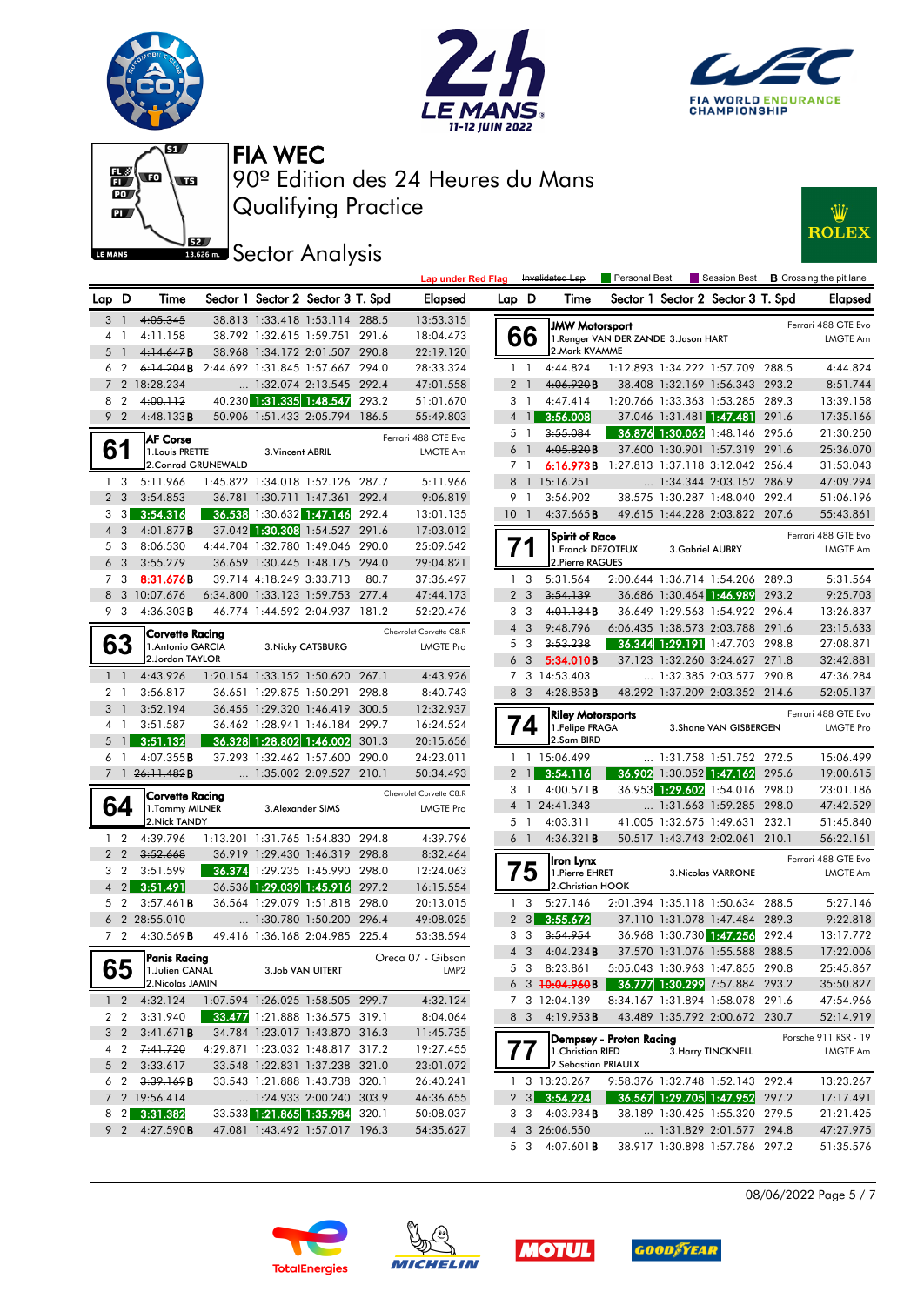







Qualifying Practice 90º Edition des 24 Heures du Mans FIA WEC

**Sector Analysis** 



|                                  |                                                 |                                          |                          |                                                                  |       | <b>Lap under Red Flag</b> |       |                | Invalidated Lap                                   | <b>Personal Best</b>                       |                |                                   |      | Session Best <b>B</b> Crossing the pit lane |
|----------------------------------|-------------------------------------------------|------------------------------------------|--------------------------|------------------------------------------------------------------|-------|---------------------------|-------|----------------|---------------------------------------------------|--------------------------------------------|----------------|-----------------------------------|------|---------------------------------------------|
| Lap D                            | Time                                            |                                          |                          | Sector 1 Sector 2 Sector 3 T. Spd                                |       | <b>Elapsed</b>            | Lap D |                | Time                                              |                                            |                | Sector 1 Sector 2 Sector 3 T. Spd |      | <b>Elapsed</b>                              |
|                                  | WeatherTech Racing                              |                                          |                          |                                                                  |       | Porsche 911 RSR - 19      |       |                |                                                   | Dempsey - Proton Racing                    |                |                                   |      | Porsche 911 RSR - 19                        |
| 79                               | 1. Cooper MACNEIL<br>2.Julien ANDLAUER          |                                          |                          | 3. Thomas MERRILL                                                |       | LMGTE Am                  |       | 88             | 1. Fred POORDAD<br>2. Maxwell ROOT                |                                            | 3.Jan HEYLEN   |                                   |      | <b>LMGTE Am</b>                             |
|                                  | 1 2 16:49.500                                   |                                          |                          | 1:31.391 1:50.070 293.2                                          |       | 16:49.500                 |       | $1\quad 2$     | 5:08.083                                          |                                            |                | 1:40.234 1:35.200 1:52.649 276.0  |      | 5:08.083                                    |
| 2 <sub>2</sub>                   | 4:02.898B                                       |                                          |                          | 37.268 1:31.038 1:54.592 291.6                                   |       | 20:52.398                 |       | $2\quad 2$     | 3:55.982                                          |                                            |                | 36.953 1:30.769 1:48.260 294.0    |      | 9:04.065                                    |
|                                  | 3 2 4:35.359                                    |                                          |                          | 1:17.092 1:29.721 1:48.546 290.8                                 |       | 25:27.757                 |       | 3 2            | 4:04.487                                          |                                            |                | 37.647 1:34.623 1:52.217 274.6    |      | 13:08.552                                   |
| $\left  \right $<br>4            | 3:54.912                                        |                                          |                          | 36.559 1:29.304 1:49.049 287.7                                   |       | 29:22.669                 |       | $4\quad2$      | 3:56.823                                          |                                            |                | 36.994 1:30.761 1:49.068 294.0    |      | 17:05.375                                   |
| $5\quad2$                        | 8:35.862B                                       |                                          | 54.312 4:20.245 3:21.305 |                                                                  | 80.3  | 37:58.531                 |       | 5 2            | 3:56.516                                          |                                            |                | 36.979 1:30.534 1:49.003 293.2    |      | 21:01.891                                   |
|                                  | 6 2 11:33.031                                   |                                          |                          | 8:14.978 1:29.959 1:48.094                                       | 294.0 | 49:31.562                 |       | 6 <sub>2</sub> | 4:10.567B                                         |                                            |                | 38.235 1:34.271 1:58.061 269.8    |      | 25:12.458                                   |
| 7 <sub>2</sub>                   | 4:30.414B                                       |                                          |                          | 44.485 1:39.448 2:06.481 206.5                                   |       | 54:01.976                 |       | 7 <sub>3</sub> | <b>7:26.402B</b> 2:21.632 1:35.661 3:29.109 247.6 |                                            |                |                                   |      | 32:38.860                                   |
|                                  | liron Lynx                                      |                                          |                          |                                                                  |       | Ferrari 488 GTE Evo       |       |                | 8 3 15:12.956                                     |                                            |                | 1:33.154 1:56.738 292.4           |      | 47:51.816                                   |
| 80                               | 1. Matteo CRESSONI                              |                                          |                          | 3. Richard HEISTAND                                              |       | LMGTE Am                  |       | 93             | 4:38.583B                                         |                                            |                | 46.207 1:40.473 2:11.903 171.4    |      | 52:30.399                                   |
|                                  |                                                 | 2. Giancarlo FISICHELLA                  |                          |                                                                  |       |                           |       |                | Porsche GT Team                                   |                                            |                |                                   |      | Porsche 911 RSR - 19                        |
| $1\quad 2$                       | 5:39.235<br>3:53.490                            |                                          |                          | 2:09.141 1:35.384 1:54.710 286.2                                 |       | 5:39.235                  |       | 91             | 1. Gianmaria BRUNI                                |                                            |                | 3. Frédéric MAKOWIECKI            |      | <b>LMGTE Pro</b>                            |
| 2 <sub>2</sub><br>3 <sub>2</sub> | 4:02.213B                                       |                                          |                          | 36.784 1:30.034 1:46.672 292.4<br>36.762 1:30.349 1:55.102 297.2 |       | 9:32.725<br>13:34.938     |       |                | 2. Richard LIETZ<br>1 3 10:50.703                 |                                            |                | 7:31.018 1:30.680 1:49.005 297.2  |      |                                             |
|                                  | 4 2 6:34.453                                    |                                          |                          | 3:05.072 1:31.518 1:57.863 287.7                                 |       | 20:09.391                 |       | 2 <sub>3</sub> | 3:51.400                                          |                                            |                | 36.519 1:28.623 1:46.258 302.2    |      | 10:50.703<br>14:42.103                      |
| $5 \quad 2$                      | 4:23.223                                        |                                          |                          | 40.313 1:32.094 2:10.816 290.0                                   |       | 24:32.614                 |       | $3 \quad 3$    | 3:51.382                                          |                                            |                | 36.255 1:28.775 1:46.352 299.7    |      | 18:33.485                                   |
|                                  | $6$ 2 4:03.951B                                 |                                          |                          | 37.070 1:30.944 1:55.937 290.8                                   |       | 28:36.565                 |       | 4 3            | 4:03.494B                                         |                                            |                | 38.031 1:30.172 1:55.291 299.7    |      | 22:36.979                                   |
|                                  | 7 2 19:01.758                                   |                                          |                          | 1:31.751 1:57.933 289.3                                          |       | 47:38.323                 |       |                |                                                   |                                            |                |                                   |      |                                             |
|                                  | 8 2 4:12.901B                                   |                                          |                          | 40.584 1:32.350 1:59.967 286.9                                   |       | 51:51.224                 |       | 92             | lPorsche GT Team                                  |                                            |                |                                   |      | Porsche 911 RSR - 19                        |
|                                  |                                                 |                                          |                          |                                                                  |       |                           |       |                | 2.Kevin ESTRE                                     | 1. Michael CHRISTENSEN 3. Laurens VANTHOOR |                |                                   |      | <b>LMGTE Pro</b>                            |
| 83                               | <b>AF Corse</b><br>1. François PERRODO          |                                          |                          | 3. Alessio ROVERA                                                |       | Oreca 07 - Gibson         |       |                | $1 \quad 3 \quad 11:19.449$                       |                                            |                | 7:56.318 1:30.652 1:52.479 294.8  |      | 11:19.449                                   |
|                                  | 2. Nicklas NIELSEN                              |                                          |                          |                                                                  |       | LMP2 P/A                  |       | 2 <sub>3</sub> | 3:51.862                                          |                                            |                | 36.461 1:28.539 1:46.862 303.0    |      | 15:11.311                                   |
| $1\quad 2$                       | 4:25.645                                        |                                          |                          | 1:01.606 1:27.181 1:56.858 302.2                                 |       | 4:25.645                  |       |                | 3 3 3:50.999                                      |                                            |                | 36.520 1:28.568 1:45.911 301.3    |      | 19:02.310                                   |
| 2 <sub>2</sub>                   | 3:44.762B                                       |                                          |                          | 34.628 1:23.168 1:46.966 318.2                                   |       | 8:10.407                  |       | 4 3            | 4:03.710B                                         |                                            |                | 36.707 1:29.720 1:57.283 296.4    |      | 23:06.020                                   |
| 3 <sub>2</sub>                   | 6:09.450                                        |                                          |                          | 2:53.935 1:25.424 1:50.091 308.2                                 |       | 14:19.857                 |       |                |                                                   |                                            |                |                                   |      |                                             |
| 4 2                              | 3:33.239                                        |                                          |                          | 33.700 1:22.376 1:37.163 318.2                                   |       | 17:53.096                 |       | 93             | Proton Competition                                | 1. Michael FASSBENDER                      |                | 3.Zacharie ROBICHON               |      | Porsche 911 RSR - 19<br><b>LMGTE Am</b>     |
| 5 2                              | $3:41.617$ B                                    |                                          |                          | 33.575 1:22.293 1:45.749 320.1                                   |       | 21:34.713                 |       |                | 2. Matt CAMPBELL                                  |                                            |                |                                   |      |                                             |
|                                  | 6 2 14:18.947B 7:24.418 3:12.692 3:41.837 288.5 |                                          |                          |                                                                  |       | 35:53.660                 |       | $1\quad 2$     | 4:51.998                                          |                                            |                | 1:20.671 1:35.899 1:55.428 261.3  |      | 4:51.998                                    |
|                                  | 7 2 11:04.999                                   |                                          |                          | 7:31.862 1:25.490 2:07.647 311.8                                 |       | 46:58.659                 |       | 2 <sub>2</sub> | 4:01.380B                                         |                                            |                | 37.107 1:30.308 1:53.965 297.2    |      | 8:53.378                                    |
| $8 \quad 2$                      | 3:36.548                                        |                                          |                          | 33.766 1:23.099 1:39.683 321.0                                   |       | 50:35.207                 |       | 3 <sup>1</sup> | 5:56.955                                          |                                            |                | 2:25.243 1:34.822 1:56.890 291.6  |      | 14:50.333                                   |
|                                  | 9 2 4:39.241 <b>B</b>                           |                                          |                          | 46.883 1:46.777 2:05.581 223.5                                   |       | 55:14.448                 |       | 4 1            | 4:07.907                                          |                                            |                | 39.835 1:33.446 1:54.626 294.0    |      | 18:58.240                                   |
|                                  | <b>Iron Dames</b>                               |                                          |                          |                                                                  |       | Ferrari 488 GTE Evo       |       | 5 <sub>1</sub> | 4:05.296                                          |                                            |                | 38.807 1:32.770 1:53.719 294.0    |      | 23:03.536                                   |
| 85                               | 1.Rahel FREY                                    |                                          | 3.Sarah BOVY             |                                                                  |       | LMGTE Am                  |       | 6 1            | 4:06.460                                          |                                            |                | 38.601 1:32.425 1:55.434 293.2    |      | 27:09.996                                   |
|                                  | 2. Michelle GATTING                             |                                          |                          |                                                                  |       |                           |       |                | Northwest AMR                                     |                                            |                |                                   |      | Aston Martin VANTAGE AMR                    |
| $1\quad$                         | 4:37.881                                        |                                          |                          | 57.686 1:37.363 2:02.832 237.8                                   |       | 4:37.881                  |       | 98             | 1. Paul DALLA LANA                                |                                            | 3. Nicki THIIM |                                   |      | LMGTE Am                                    |
| 2 1                              | 3:56.308                                        |                                          |                          | 37.466 1:31.428 1:47.414 295.6                                   |       | 8:34.189                  |       |                | 2. David PITTARD                                  |                                            |                |                                   |      |                                             |
| 3 <sup>1</sup>                   | 3:54.081                                        |                                          |                          | 36.713 1:30.239 1:47.129 296.4                                   |       | 12:28.270                 |       | 1 <sup>3</sup> | 4:43.023                                          |                                            |                | 1:02.079 1:35.532 2:05.412 271.1  |      | 4:43.023                                    |
| 41                               | 4:05.141B                                       |                                          |                          | 37.127 1:30.697 1:57.317 292.4                                   |       | 16:33.411                 |       | 2 <sub>3</sub> | 3:53.585                                          |                                            |                | 36.918 1:30.116 1:46.551 294.0    |      | 8:36.608                                    |
|                                  | 5 1 4:53.585                                    | 1:33.394 1:31.729 1:48.462 290.8         |                          |                                                                  |       | 21:26.996                 |       |                | 3 3 3:52.559 36.447 1:29.457 1:46.655 294.8       |                                            |                |                                   |      | 12:29.167                                   |
| 6 1                              | 3:56.457                                        |                                          |                          | 36.767 1:30.664 1:49.026 291.6                                   |       | 25:23.453                 |       |                | 4 3 4:12.133 <b>B</b>                             |                                            |                | 38.942 1:35.868 1:57.323 199.6    |      | 16:41.300                                   |
| 7 1                              | 3:55.938                                        |                                          |                          | 37.449 1:30.383 1:48.106 292.4                                   |       | 29:19.391                 |       | 5 2            | 7:51.441                                          |                                            |                | 4:07.644 1:31.595 2:12.202 289.3  |      | 24:32.741                                   |
| 81                               | 8:37.257B                                       |                                          |                          | 51.331 4:18.050 3:27.876                                         | 80.7  | 37:56.648                 |       | 6 2            | 4:01.795                                          |                                            |                | 39.704 1:32.981 1:49.110 293.2    |      | 28:34.536                                   |
|                                  | 9 1 10:01.749                                   |                                          |                          | 6:31.040 1:33.530 1:57.179 288.5                                 |       | 47:58.397                 |       |                | 7 2 7:35.903B                                     |                                            |                | 36.853 3:50.964 3:08.086          | 80.8 | 36:10.439                                   |
| 10 <sub>1</sub>                  | 4:32.834B                                       |                                          |                          | 41.587 1:40.186 2:11.061 179.4                                   |       | 52:31.231                 |       |                | 8 2 11:31.629 B 7:55.448 1:33.255 2:02.926 286.9  |                                            |                |                                   |      | 47:42.068                                   |
|                                  | GR Racing                                       |                                          |                          |                                                                  |       | Porsche 911 RSR - 19      |       |                |                                                   | Hardpoint Motorsport                       |                |                                   |      | Porsche 911 RSR - 19                        |
| 86                               |                                                 | 1. Michael WAINWRIGHT 3. Benjamin BARKER |                          |                                                                  |       | LMGTE Am                  |       | 99             | 1.Andrew HARYANTO                                 |                                            | 3. Martin RUMP |                                   |      | LMGTE Am                                    |
|                                  | 2. Riccardo PERA                                |                                          |                          |                                                                  |       |                           |       |                | 2. Alessio PICARIELLO                             |                                            |                |                                   |      |                                             |
|                                  | 1 3 21:45.322                                   |                                          |                          | 1:31.362 1:49.382 293.2                                          |       | 21:45.322                 |       |                | 1 2 13:59.049                                     |                                            |                | 1:32.474 1:48.321 294.0           |      | 13:59.049                                   |
| $2 \quad 3$                      | 3:54.323                                        |                                          |                          | 36.564 1:29.989 1:47.770 294.8                                   |       | 25:39.645                 |       |                | 2 2 3:55.076                                      |                                            |                | 36.872 1:29.590 1:48.614 298.8    |      | 17:54.125                                   |
|                                  | 3 3 4:06.062B                                   |                                          |                          | 37.482 1:30.361 1:58.219 294.8                                   |       | 29:45.707                 |       |                | 3 2 4:05.289 <b>B</b>                             |                                            |                | 39.464 1:31.059 1:54.766 296.4    |      | 21:59.414                                   |

| Lap                     | ט              | l ıme                                                                     | - 1<br><b>Sector</b> |                            | Sector 2 Sector 3 1. Spd |       | Elapsed                                     |
|-------------------------|----------------|---------------------------------------------------------------------------|----------------------|----------------------------|--------------------------|-------|---------------------------------------------|
|                         | 88             | Dempsey - Proton Racing<br>1. Fred POORDAD<br>2. Maxwell ROOT             |                      | 3.Jan HEYLEN               |                          |       | Porsche 911 RSR - 19<br><b>LMGTE Am</b>     |
| 1                       | 2              | 5:08.083                                                                  |                      | 1:40.234 1:35.200 1:52.649 |                          | 276.0 | 5:08.083                                    |
| $\overline{2}$          | $\overline{2}$ | 3:55.982                                                                  | 36.953               | 1:30.769 1:48.260          |                          | 294.0 | 9:04.065                                    |
| 3                       | 2              | 4:04.487                                                                  | 37.647               | 1:34.623 1:52.217          |                          | 274.6 | 13:08.552                                   |
| $\overline{\mathbf{4}}$ | $\overline{2}$ | 3:56.823                                                                  | 36.994               | 1:30.761                   | 1:49.068                 | 294.0 | 17:05.375                                   |
| 5                       | $\overline{2}$ | 3:56.516                                                                  |                      | 36.979 1:30.534            | 1:49.003                 | 293.2 | 21:01.891                                   |
| 6                       | $\overline{2}$ | 4:10.567 <b>B</b>                                                         | 38.235               | 1:34.271                   | 1:58.061                 | 269.8 | 25:12.458                                   |
| 7                       | 3              | 7:26.402B                                                                 | 2:21.632             | 1:35.661                   | 3:29.109                 | 247.6 | 32:38.860                                   |
| 8                       | 3              | 15:12.956                                                                 |                      | 1:33.154 1:56.738          |                          | 292.4 | 47:51.816                                   |
| 9                       | 3              | 4:38.583B                                                                 | 46.207               | 1:40.473 2:11.903          |                          | 171.4 | 52:30.399                                   |
| 9                       |                | Porsche GT Team<br>1.Gianmaria BRUNI<br>2.Richard LIETZ                   |                      |                            | 3. Frédéric MAKOWIECKI   |       | Porsche 911 RSR - 19<br><b>LMGTE Pro</b>    |
| 1                       | 3              | 10:50.703                                                                 |                      | 7:31.018 1:30.680 1:49.005 |                          | 297.2 | 10:50.703                                   |
| $\overline{2}$          | 3              | 3:51.400                                                                  |                      | 36.519 1:28.623 1:46.258   |                          | 302.2 | 14:42.103                                   |
| 3                       | 3 <sup>1</sup> | 3:51.382                                                                  |                      | 36.255 1:28.775 1:46.352   |                          | 299.7 | 18:33.485                                   |
| 4                       | 3              | 4:03.494B                                                                 | 38.031               | 1:30.172                   | 1:55.291                 | 299.7 | 22:36.979                                   |
|                         | 92             | <b>Porsche GT Team</b><br>1. Michael CHRISTENSEN<br>2.Kevin ESTRE         |                      |                            | 3. Laurens VANTHOOR      |       | Porsche 911 RSR - 19<br><b>LMGTE Pro</b>    |
| 1                       | 3              | 11:19.449                                                                 |                      | 7:56.318 1:30.652 1:52.479 |                          | 294.8 | 11:19.449                                   |
| $\overline{2}$          | 3              | 3:51.862                                                                  |                      | 36.461 1:28.539            | 1:46.862                 | 303.0 | 15:11.311                                   |
| 3                       | 3              | 3:50.999                                                                  |                      | 36.520 1:28.568 1:45.911   |                          | 301.3 | 19:02.310                                   |
| 4                       | 3              | 4:03.710 <b>B</b>                                                         | 36.707               | 1:29.720 1:57.283          |                          | 296.4 | 23:06.020                                   |
|                         |                |                                                                           |                      |                            |                          |       |                                             |
|                         |                | <b>Proton Competition</b><br>1. Michael FASSBENDER<br>2. Matt CAMPBELL    |                      |                            | 3.Zacharie ROBICHON      |       | Porsche 911 RSR - 19<br><b>LMGTE Am</b>     |
| 1                       | $\overline{2}$ | 4:51.998                                                                  | 1:20.671             | 1:35.899 1:55.428          |                          | 261.3 | 4:51.998                                    |
| 2                       | 2              | 4:01.380 <b>B</b>                                                         | 37.107               | 1:30.308                   | 1:53.965                 | 297.2 | 8:53.378                                    |
| 3                       | $\mathbf{1}$   | 5:56.955                                                                  |                      | 2:25.243 1:34.822 1:56.890 |                          | 291.6 | 14:50.333                                   |
| 4                       | 1              | 4:07.907                                                                  | 39.835               | 1:33.446 1:54.626          |                          | 294.0 | 18:58.240                                   |
| 5                       | 1              | 4:05.296                                                                  | 38.807               | 1:32.770 1:53.719          |                          | 294.0 | 23:03.536                                   |
| 6                       | 1              | 4:06.460                                                                  | 38.601               |                            | 1:32.425 1:55.434        | 293.2 | 27:09.996                                   |
|                         |                | Northwest AMR<br>1. Paul DALLA LANA<br>2. David PITTARD                   |                      | 3. Nicki THIIM             |                          |       | Aston Martin VANTAGE AMR<br><b>LMGTE Am</b> |
| $\mathbf{1}$            | 3              | 4:43.023                                                                  |                      | 1:02.079 1:35.532 2:05.412 |                          | 271.1 | 4:43.023                                    |
| $\overline{2}$          | 3              | 3:53.585                                                                  |                      | 36.918 1:30.116 1:46.551   |                          | 294.0 | 8:36.608                                    |
| 3                       | 3 <sup>1</sup> | 3:52.559                                                                  |                      | 36.447 1:29.457 1:46.655   |                          | 294.8 | 12:29.167                                   |
| 4                       | 3              | 4:12.133B                                                                 | 38.942               | 1:35.868 1:57.323          |                          | 199.6 | 16:41.300                                   |
| 5                       | $\overline{2}$ | 7:51.441                                                                  |                      | 4:07.644 1:31.595 2:12.202 |                          | 289.3 | 24:32.741                                   |
| 6                       | 2              | 4:01.795                                                                  |                      | 39.704 1:32.981            | 1:49.110                 | 293.2 | 28:34.536                                   |
| 7                       | $\overline{2}$ | 7:35.903B                                                                 |                      | 36.853 3:50.964 3:08.086   |                          | 80.8  | 36:10.439                                   |
| 8                       | 2              | 11:31.629 <b>B</b>                                                        |                      | 7:55.448 1:33.255 2:02.926 |                          | 286.9 | 47:42.068                                   |
|                         | 99             | <b>Hardpoint Motorsport</b><br>1.Andrew HARYANTO<br>2. Alessio PICARIELLO |                      | 3.Martin RUMP              |                          |       | Porsche 911 RSR - 19<br><b>LMGTE Am</b>     |
| 1                       | 2              | 13:59.049                                                                 | $\cdots$             | 1:32.474 1:48.321          |                          | 294.0 | 13:59.049                                   |
| 2                       | $\overline{2}$ | 3:55.076                                                                  |                      | 36.872 1:29.590 1:48.614   |                          | 298.8 | 17:54.125                                   |
| 3                       | $\overline{2}$ | 4:05.289B                                                                 |                      | 39.464 1:31.059 1:54.766   |                          | 296.4 | 21:59.414                                   |

08/06/2022 Page 6 / 7